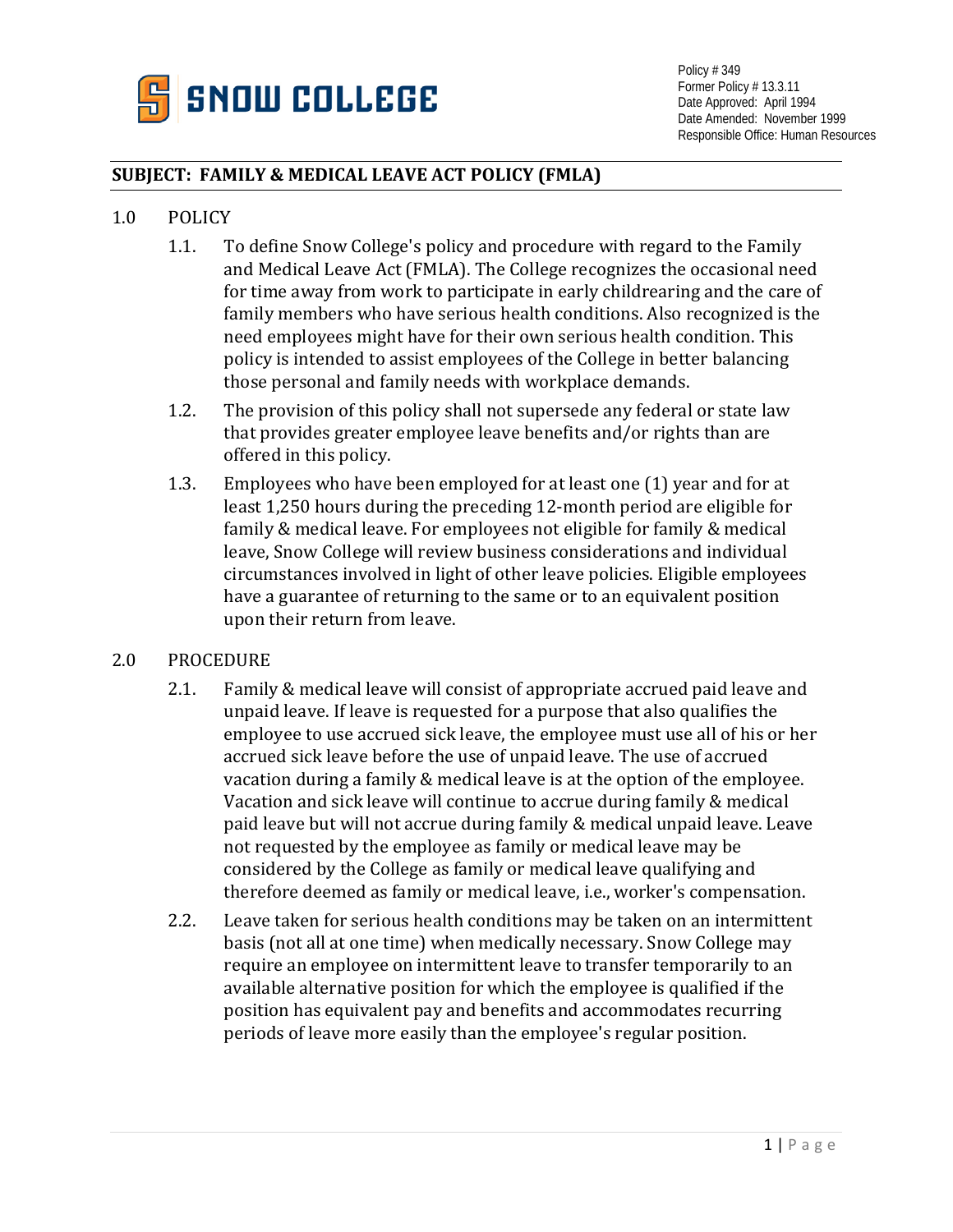

- 2.3. Intermittent leave cannot be taken for birth, adoption, or foster care, unless the employee and Snow College agree otherwise. If approved, leave for birth, adoption, or foster care purposes must be taken within 12 months of the birth or placement.
- 2.4. Snow College may require the employee on medical leave to obtain subsequent recertification on a reasonable basis. (Regulation 825.308 permits requests for recertification to support continuing medical leave not more often than every 30 days unless:
	- 2.4.1. The employee requests an extension of medical leave;
	- 2.4.2. changed circumstances occur regarding the illness or injury; or
	- 2.4.3. Snow College receives information that casts doubt upon the continuing validity of the most recent certification.)
- 2.5. An employee on family leave must notify his/her supervisor periodically of his/her status and intention to return to work. The supervisor has the authority to determine how often the employee must provide this notification.
- 2.6. Where both spouses are employed by Snow College, they are entitled to 12 weeks each because of a serious health condition of their child (dependent under age 26 and unmarried), their spouse, their natural parent or legal guardian, or themselves. However, they are only entitled to a combined total of 12 workweeks of family leave for the birth or placement of a child for adoption or foster care.
- 2.7. The measuring year used by the College will be a fiscal year-commencing on July 1 and ending on June 30 of each year.

## 3.0 REASONS FOR LEAVE

- 3.1. All employees who meet the applicable time-of-service requirement may be granted a combined total of twelve (12) weeks of unpaid medical & family leave, paid sick leave, and vacation leave within a fiscal year for the following reasons:
	- 3.1.1. the birth of the employee's child and in order to care for the child;
	- 3.1.2. the placement of a child with the employee for adoption or foster care;
	- 3.1.3. to care for a spouse, child or parent who has a serious health condition; or
	- 3.1.4. a serious personal health condition that renders the employee incapable of performing the functions of his or her job.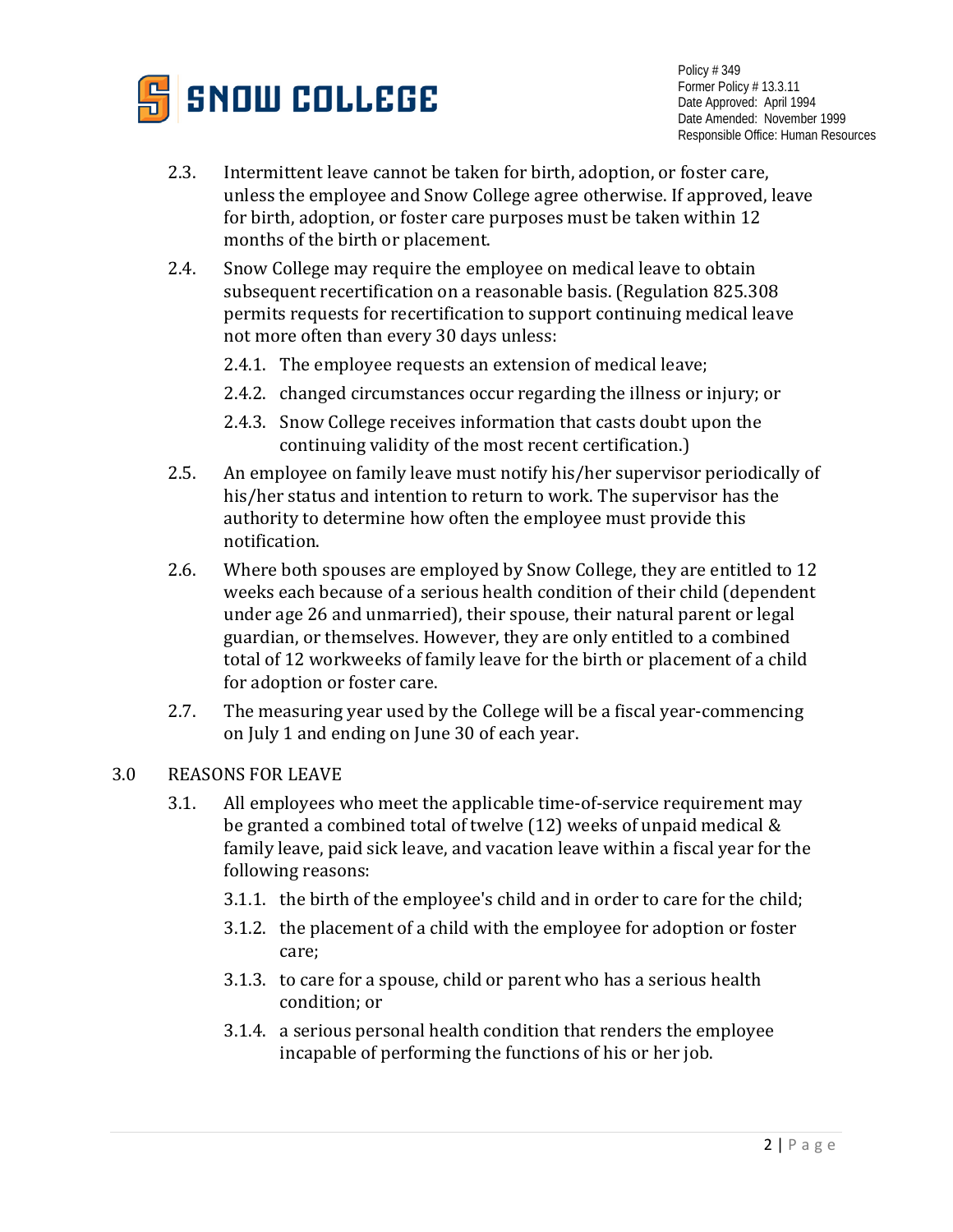

3.2. A serious health condition is defined as one which requires either inpatient care or continuing treatment by a health care provider. (Refer to Regulation 825.114 for specific examples.)

## 4.0 APPLICATION FOR FAMILY & MEDICAL LEAVE

4.1. In all cases, an employee requesting family or medical paid, unpaid, or a combination of paid and unpaid leave must complete a "Request for Family and Medical Leave" and return it to the Human Resource Office. The completed application must state the reason for the family or medical leave, the starting date of the family or medical leave, and (if known or reasonably predictable) the ending date of the family or medical leave.

#### 5.0 NOTICE OF FAMILY OR MEDICAL LEAVE

5.1. An employee intending to take family or medical leave because of an expected birth or placement, or because of a planned medical treatment, must submit a request for family or medical leave at least thirty (30) days before the family or medical leave is to begin. In other cases, an employee must give notice to his or her immediate supervisor and to the Human Resource Office as soon as the necessity for the family or medical leave arises.

## 6.0 MEDICAL CERTIFICATION OF FAMILY & MEDICAL LEAVE

- 6.1. An application for family or medical leave based on the serious health condition of the employee or the employee's spouse, child or parent must also be accompanied by a "Medical Certification Statement" completed by the applicable health care provider. The certification must state the date on which the health condition commenced, the probable period of duration of the condition, and the appropriate medical facts regarding the condition.
- 6.2. If the family or medical leave is requested to care for a spouse, child, or parent, the certification must include an estimate of the amount of time the employee will need. If the employee is requesting the medical leave for his/her own serious health condition, the certification must state that the employee cannot perform the normal duties of his or her job.

## 7.0 BENEFITS COVERAGE DURING LEAVE

- 7.1. During a period of family or medical leave, an employee will be retained on the Snow College benefits applicable at the time of leave, i.e., health, dental and life insurance plans. If the employee's certification of employment does not qualify her/him for the plans, no such benefits will be provided.
- 7.2. To continue applicable benefits, the employee must continue to make any contribution he or she made to the plan before taking leave. Employee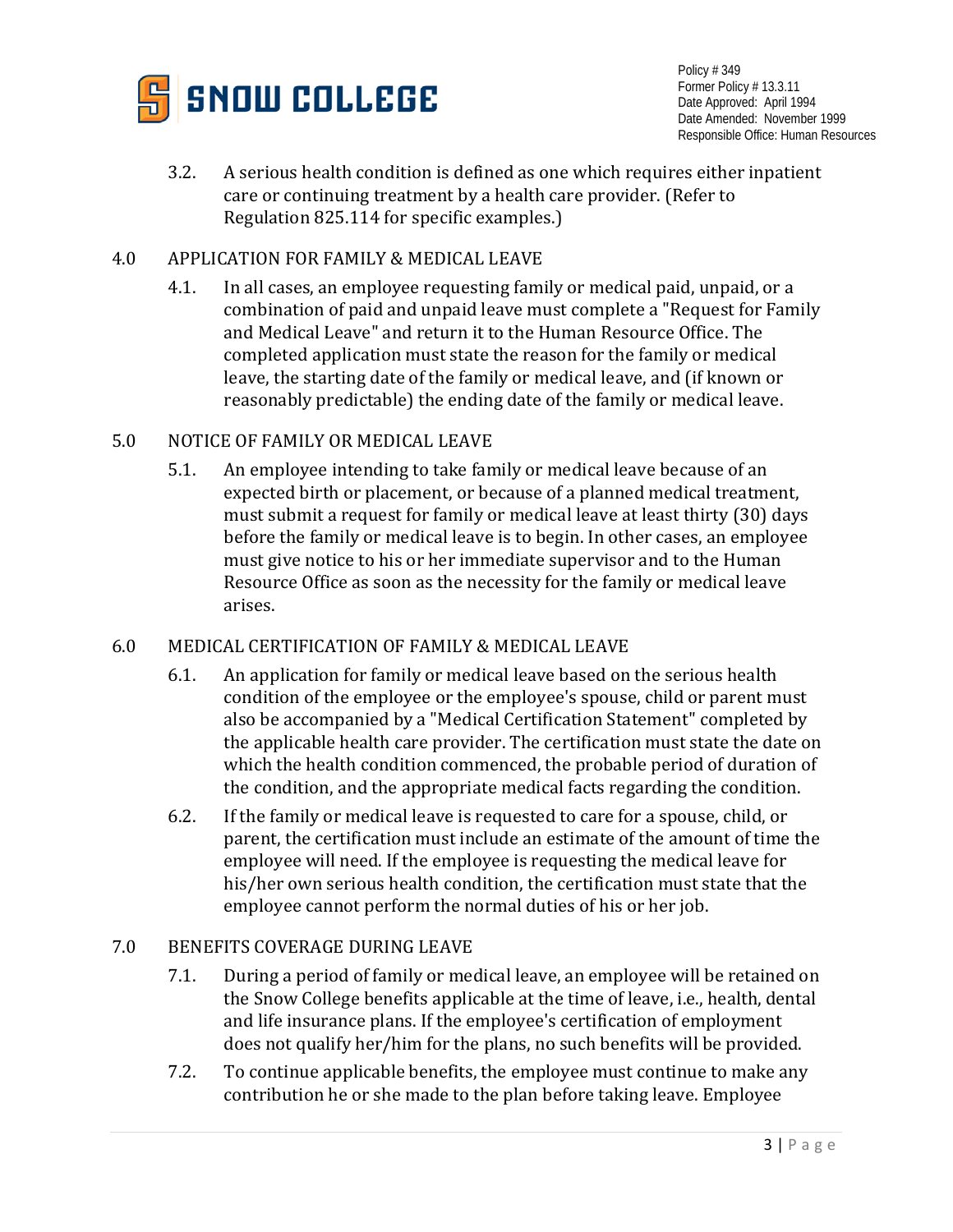

contributions are due by the 25th day of each month. Snow College and the employee could voluntarily agree to a different system if necessary. Should Snow College be obligated to assume the employee portion of premiums in order to protect the employee from pre-existing condition requirements, the employee, upon return to work, must reimburse the College for the employee portion within six months through payroll deduction for repayment of the premiums.

7.3. An employee is not entitled to any seniority related benefits that would have accrued if he/she had not taken the leave. An employee who takes family or medical leave will not, however, lose any seniority related benefits that accrued before the date leave began.

#### 8.0 RESTORATION TO EMPLOYMENT

8.1. An employee eligible for family and medical leave will be restored to his or her position or to a position with equivalent pay, benefits, and other terms and conditions of employment. Snow College cannot guarantee an employee will be returned to his or her original job. A determination as to whether a position is an "equivalent position" will be made by Snow College.

# 9.0 RETURN FROM FAMILY & MEDICAL LEAVE

- 9.1. An employee should give at least a three (3) days advance verbal notice of their intent to return to work to their immediate supervisor or to the Human Resource Office before he or she can return to active status. If an employee wishes to return to work prior to the expiration of a family or medical leave of absence, written notification must be given to the employee's supervisor at least five (5) working days prior to the employee's planned return.
- 9.2. An employee returning from a medical leave for personal health reasons must provide a release from an appropriate health care provider certifying that the employee is fit to perform the normal duties of the position to which the employee is returning.

## 10.0 FAILURE TO RETURN FROM FAMILY & MEDICAL LEAVE

- 10.1. Failure of an employee to return to work within 30 days of the expiration of a family or medical leave of absence will subject the employee to immediate termination unless an extension is granted.
- 10.2. An employee, who requests an extension of family leave or medical leave due to the continuation, recurrence or onset of her or his own serious health condition, or of the serious health condition of the employee's spouse, child or parent, must submit a request for an extension in writing